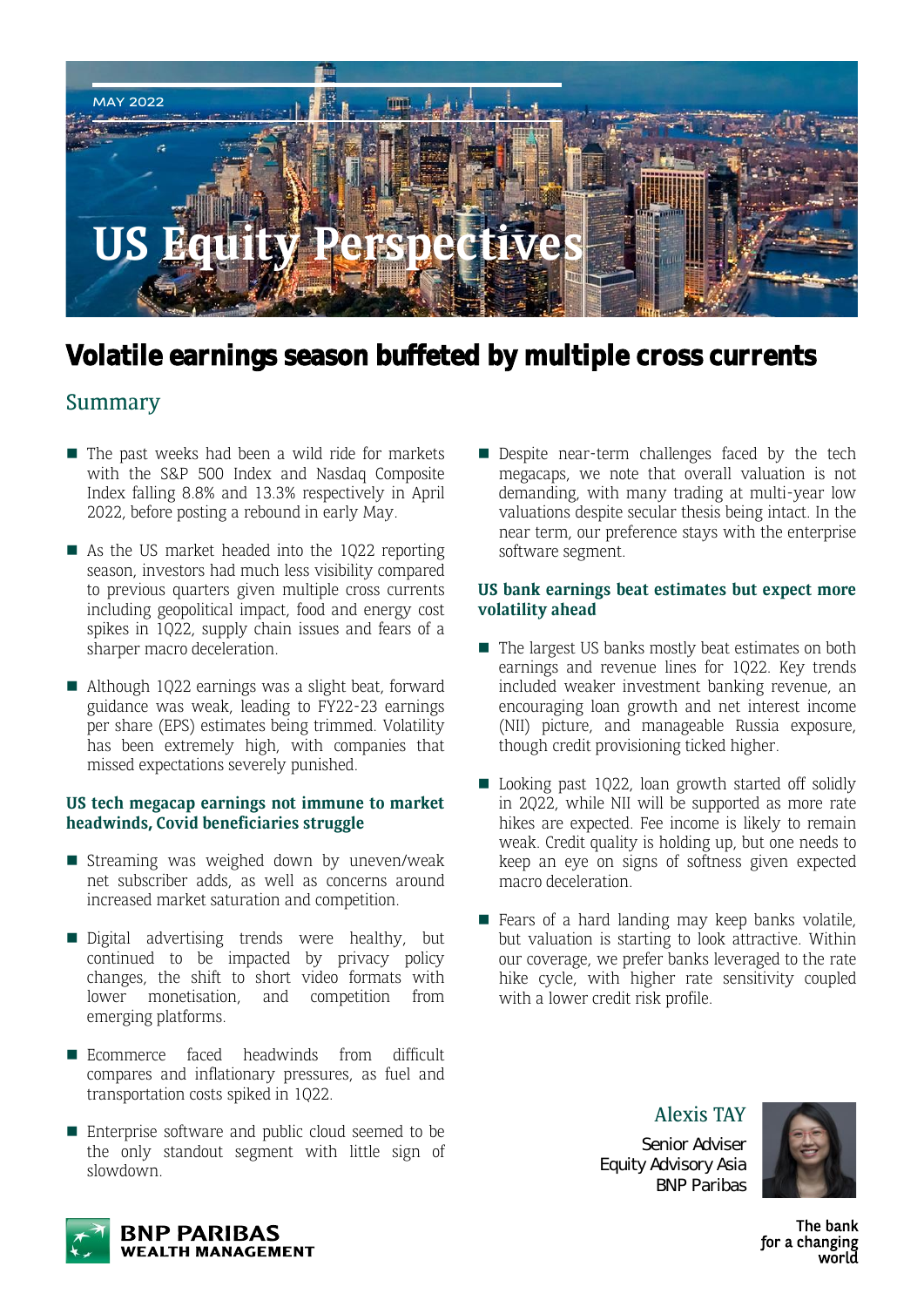### **Volatile 1Q22 earnings season buffeted by multiple cross currents**

The past weeks had been a wild ride for the markets with the S&P 500 Index and Nasdaq Composite Index falling 8.8% and 13.3% respectively in April 2022, before posting a rebound in early May.

As the US market headed into the 1Q22 reporting season, consensus was expecting a sharp deceleration in earnings growth (+5% year-on-year) compared to 2021 when growth ranged from 28- 92%. This was due partly to a high base effect, as well as margin compression due to inflationary pressures.

Investors also had much less visibility heading into reports compared to previous quarters given multiple cross currents including geopolitical impact, food and energy cost spikes in 1Q22, supply chain issues and fears of a sharper macro deceleration.

As the 1Q22 earnings season progressed, consensus 1Q22 EPS had risen slightly since 1 April 2022 (see Chart 1), pointing to earnings growth of 6%. Around 50% of companies beat consensus on both revenue and EPS, though forward guidance remained weak, leading to FY22-23 EPS estimates being trimmed. Volatility has been extremely high, with companies that missed expectations severely punished.

April 2022 was also marked by the sharp underperformance of Growth stocks against the broader market, impacted not just by sentiment around rising rates, but also weakening fundamentals.

#### US tech megacaps not immune to headwinds

The major US tech megacaps have reported their quarterly earnings. As with the rest of the market, Covid beneficiaries saw difficult compares and pull forward of demand which had impacted results negatively.

 $\blacksquare$  Streaming was weighed down by uneven/weak net subscriber adds, as well as concerns over increased market saturation and competition.



- Digital advertising trends were healthy, but continued to be impacted by privacy policy changes, the shift to short video formats with lower monetisation, and competition from emerging platforms. There have been fears of decelerating trends going forward as advertising revenues tend to be highly correlated with economic activities.
- Ecommerce faced headwinds from difficult compares and inflationary pressures, as fuel and transportation costs spiked in 1Q22. The ongoing unionisation drive may result in higher wage costs down the road.
- Enterprise software and public cloud seemed to be the only standout segment with little sign of slowdown. This is indicative of the fact that digital transformation remains a high priority within corporates.

Despite near-term challenges faced by the tech megacaps, we note that overall valuation is not demanding, with many trading at multi-year low valuations despite secular thesis being intact in our view. In the near term, our preference stays with the enterprise software segment.

**CHART 1. REVISIONS TO CONSENSUS 1Q22** 



*Source: BOAML, as of 25 April 2022* Past performance is not indicative of current or future *performance.* 

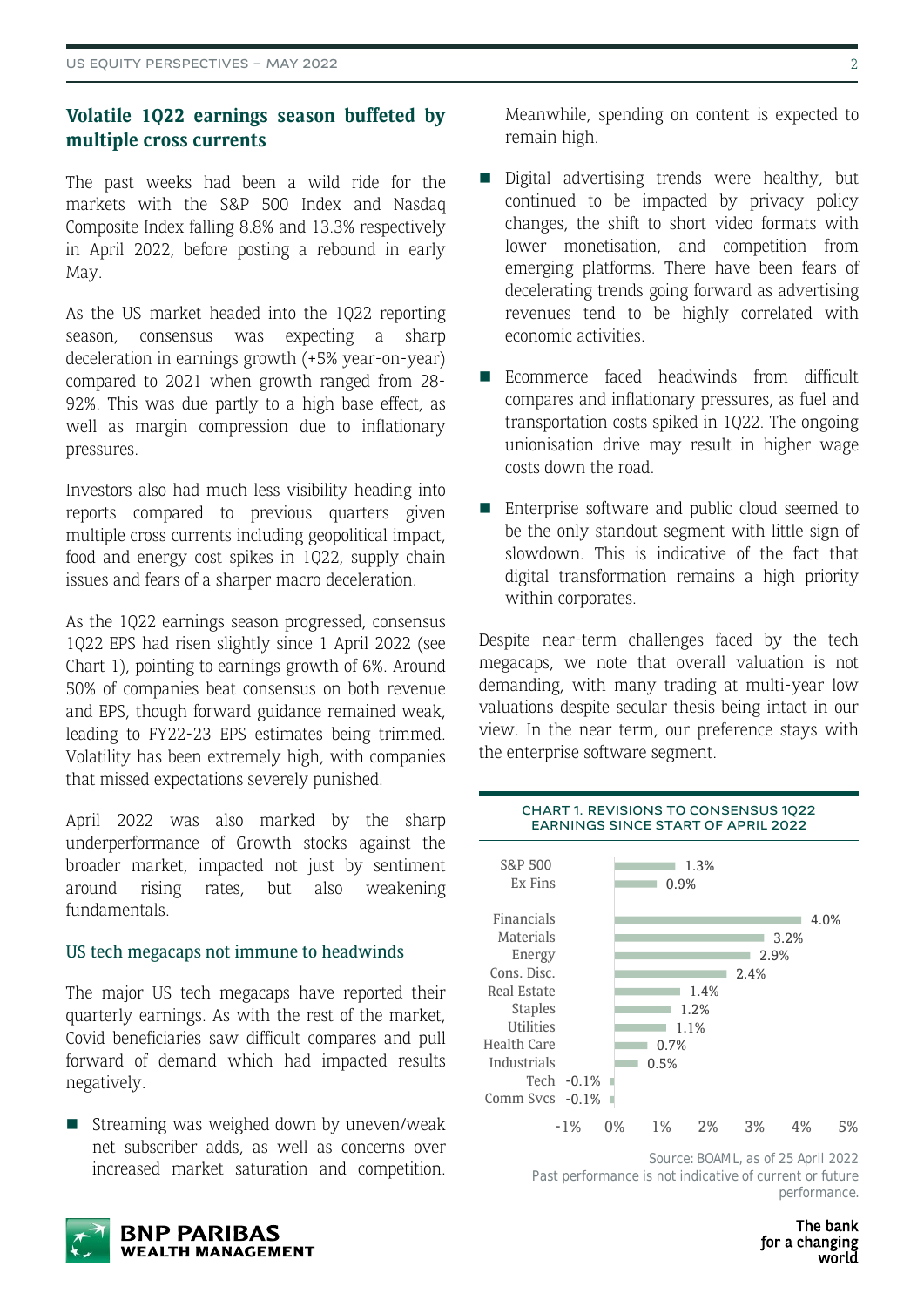#### **Spotlight on US banks**

#### Earnings beat but expect more volatility ahead

The largest US banks' 1Q22 results beat consensus on both earnings and revenue lines. Here, we highlight a few broad themes that we have gleaned from the earnings season:

- Mixed capital market business performances. Increased market volatility proved positive for trading businesses, notably Fixed Income, Currencies and Commodities (FICC), but negative for investment banking, given the lower appetite for deal making. Investment banking revenue fell sharply across all the major US banks due to a slowdown in initial public offering (IPO) and special purpose acquisition company (SPAC) listings, a key source of business last year. But M&A advising fees was a bright spot, supported by deals announced last year.
- $\blacksquare$  The NII picture was encouraging. The banks provided improved guidance for NII, given expectations for a higher number of rate hikes. Deposit betas (the responsiveness of banks to deposit repricing to reflect changes in market rates) are expected to rise more slowly than prior rate-rising cycles given unprecedented levels of liquidity on banks' balance sheets.
- Loan growth picked up more broadly with robust credit card spending. Mortgage lending came under pressure on rising rate concerns.
- Russia exposure manageable Banks provided more clarity on their exposure, with no big negative surprises. While exposure was generally viewed as manageable, the banks did express concerns about the potential spillover effects.
- **Provisioning for bad credit has returned, notably** for those names with Russia-related exposure.

#### Our thoughts

Russia-related losses reported were small relative to sector earnings, reinforcing the view that direct exposure amongst the big names has been limited. However, second-order volatility in the marketplace remains difficult to predict. As a major bank CEO commented, "the Russian invasion has further complicated the geopolitical landscape and created an additional level of uncertainty that I expect will outlast the war itself."

Looking past 1Q22, loan growth started off solidly in 2Q22, while NII will be supported as more rate hikes are expected. Fee income is likely to remain weak. Credit quality is holding up, but one needs to keep an eye on signs of softness given expected macro deceleration.

Fears of a hard landing may keep banks volatile, but valuation is starting to look attractive (see Chart 2). Within our coverage, we prefer banks leveraged to the rate hike cycle, with higher rate sensitivity and a lower credit risk profile.



*Source: Bloomberg, as of 5 May 2022 Past performance is not indicative of current or future performance.* 

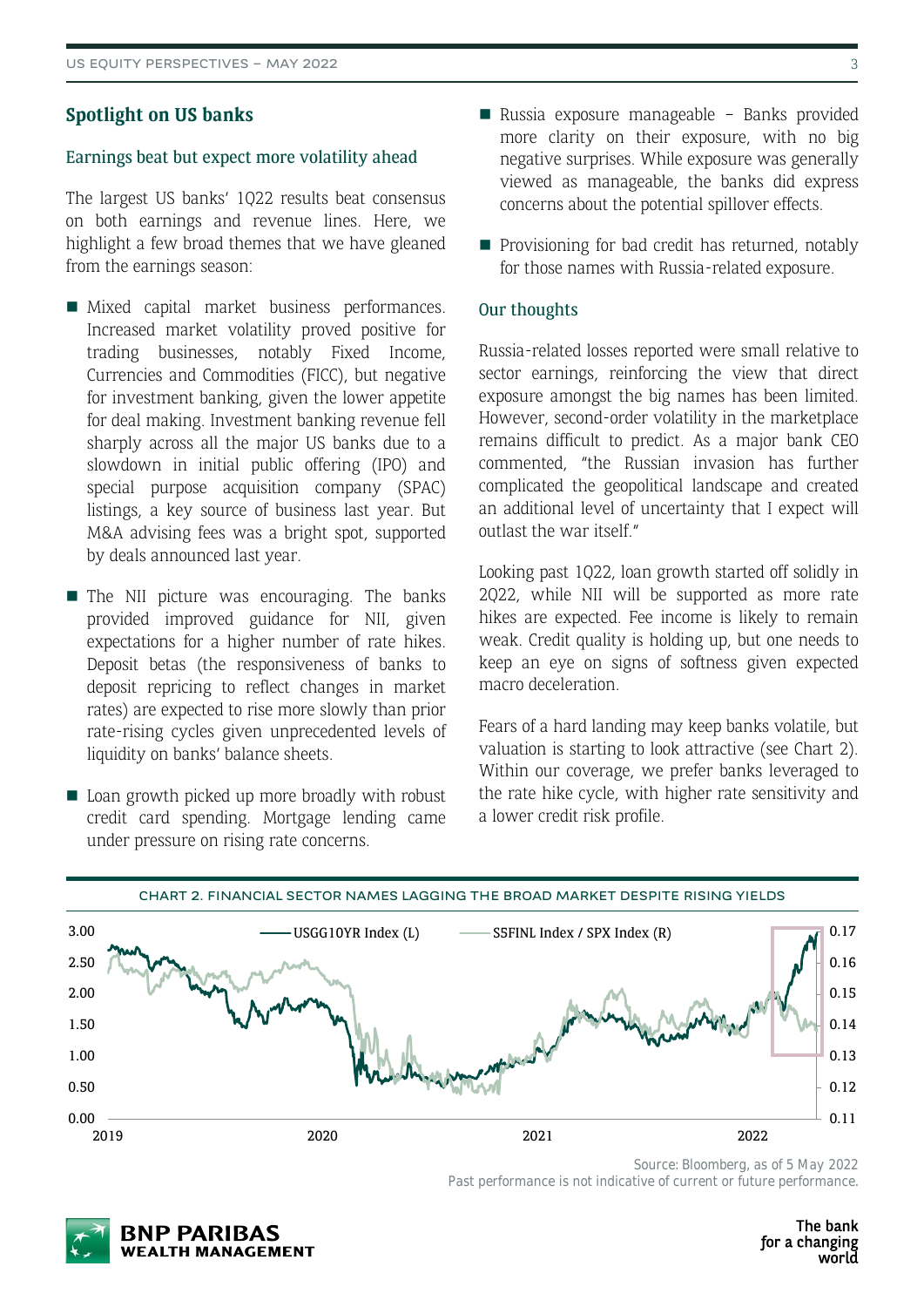# DISCLAIMER

This document/communication/information ("document") is provided in Singapore by BNP Paribas, acting through its Singapore branch, and in Hong Kong by BNP Paribas, acting through its Hong Kong branch. BNP Paribas is a public limited company (société anonyme) incorporated in France with liability of its members limited. BNP Paribas, acting through its Hong Kong branch is a licensed bank regulated by the Hong Kong Monetary Authority, a Registered Institution under the Securities and Futures Ordinance of Hong Kong (Cap. 571), and registered with the Securities and Futures Commission (SFC) to carry on Types 1, 4, 6 and 9 regulated activities in Hong Kong (SFC CE Reference: AAF564). BNP Paribas, acting through its Singapore branch (UEN/Registration No: S71FC2142G), is a licensed bank regulated by the Monetary Authority of Singapore. BNP Paribas Wealth Management is the business line name for the Wealth Management activity conducted by BNP Paribas. "BNP Paribas Wealth Management" (UEN/Registration No 53347235X) is a business name registered in Singapore under the Business Names Registration Act 2014.

This document is produced for general information only and should not be used as reference for entering into any specific transaction, and the information and opinions contained herein should not be relied upon as authoritative or taken in substitution for the exercise of judgment by any recipient or the seeking of independent professional advice (such as financial, legal, accounting, tax or other advice) by any recipient. This document is not intended to be an offer or a solicitation to buy or to sell or to enter into any transaction. In addition, this document and its contents is not intended to be an advertisement, inducement or representation of any kind or form whatsoever. BNP Paribas reserves the right (but is not obliged) to vary the information in this document at any time without notice and, save to the extent provided otherwise in Clause 6.5 of BNP Paribas Wealth Management's Terms and Conditions ("T&Cs") applicable to your account, BNP Paribas shall not be responsible for any consequences arising from such variation.

The terms set forth herein are intended for discussion purposes only and are subject to the final expression of the terms of the transaction, if the investor decides to proceed with the transaction. It does not represent (a) the actual terms on which a transaction would be entered into, (b) the actual terms on which any existing transactions could be unwound, (c) the calculation or estimate of an amount that would be payable following an early termination of the transactions, or (d) the actual valuations given to the transactions by BNP Paribas in its books of account for financial reporting. The final terms of the transaction will be set forth in the final term sheet, any applicable agreement and/or confirmation. Please also refer to the disclaimer statements contained in the relevant documents, and disclosure and other important information concerning our fees, charges and/or commissions as set out in the Fee Schedule.

If this document is a post-trade/transaction confirmation, please examine the information as set out in this document carefully and contact us immediately if you notice any discrepancy. The content of this document is subject to the final transaction(s) details / information in our official bank statements and/or advices (if any) which may follow by mail. This document contains confidential information intended only for the use of the addressee(s) named above. If you are not the addressee(s), you must not disseminate, copy or take any action in reliance on it. If you have received this document by error, please notify BNP Paribas and delete/destroy this document immediately.

Although the information and opinions provided herein may have been obtained or derived from published or unpublished sources considered to be reliable and while all reasonable care has been taken in the preparation of this document, BNP Paribas does not make any representation or warranty, express or implied, as to its accuracy or completeness and, save to the extent provided otherwise in Clause 6.5 of the T&Cs applicable to your account, BNP Paribas shall not be responsible for any inaccuracy, error or omission. All analysis, estimates and opinions contained in this document constitute BNP Paribas' own judgments as of the date of this document, and such expressions of opinion are subject to change without notice. Information provided herein may contain forward-looking statements. The words "believe", "expect", anticipate", "project", "estimate", "predict", "is confident", "has confidence" and similar expressions are also intended to identify forward-looking statements. These forward-looking statements are not historical facts but based on the current beliefs, assumptions, expectations, estimates, and projections of BNP Paribas in light of the information presently available, and involve both known and unknown risks and uncertainties. These forward-looking statements are not guarantees of future performance and are subject to risks, uncertainties and other factors, some of which are beyond control and are difficult to predict. Consequently, actual results could differ materially from those expressed, implied or forecasted in these forward looking statements. Investors should form their own independent judgment on any forward-looking statements and seek their own advice from professional advisers to understand such forwardlooking statements. BNP Paribas does not undertake to update these forward looking statements.

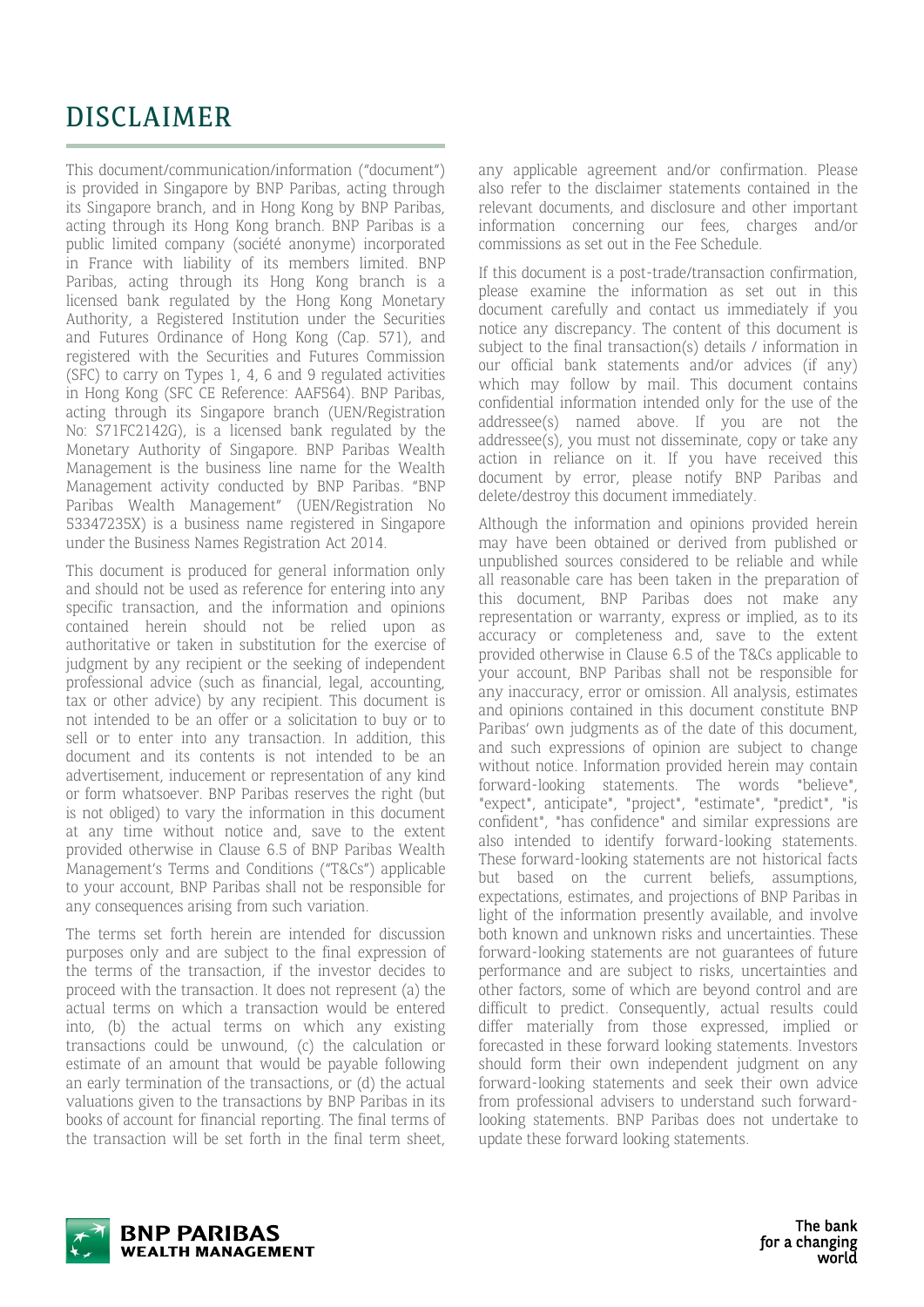# DISCLAIMER

Where investors take into account any theoretical historical information regarding the performance of the product/investment, investors should bear in mind that any reference to past performance should not be taken as an indication of future performance. BNP Paribas is not giving any warranties, guarantee or representation as to the expected or projected success, profitability, return, performance, result, effect, consequence or benefit of any investment/ transaction. Save to the extent provided otherwise in Clause 6.5 of the T&Cs applicable to your account, no BNP Paribas group company or entity therefore accepts any liability whatsoever for any loss arising, whether direct or indirect, from the use of or reliance on this document or any part of the information provided.

Structured transactions are complex and may involve a high risk of loss including possible loss of the principal invested. If any product mentioned in this document is a structured product which involves derivatives, do not invest in it unless you fully understand and are willing to assume the risks associated with it. If you are in any doubt about the risks involved in any product/transaction, you should seek independent professional advice.

Prior to entering into any transaction, each investor/subscriber should fully understand the terms, conditions and features of the product/investment as well as the risks, the merits and the suitability of entering into any transaction/investment including any market risk associated with the issuer, and consult with their own independent legal, regulatory, tax, financial and accounting advisors before making the investment. Investors/subscribers should fully understand the features of the investment, be financially able to bear a loss of their investment and be willing to accept all risks involved. Save as otherwise expressly agreed in writing, (a) where BNP Paribas does not solicit the sale of or recommend any financial product to the investor/subscriber, BNP Paribas is not acting as financial adviser of the investor/subscriber in any transaction, and (b) in all cases, BNP Paribas is not acting as fiduciary of the investor/subscriber with respect to any transaction.

BNP Paribas and/or persons associated or connected with it may effect or have effected a transaction for their own account in a product/an investment described in this document or any related product before or after this document is published. On the date of this document, BNP Paribas and/or persons associated or connected with it and their respective directors and/or representatives and/or employees may take proprietary positions and may have a long or short position or other interests or make a market in a product mentioned in this document, or in derivative instruments based thereon, and may purchase and/or sell the investment(s) at any time in the open market or otherwise, whether as principal or as agent or as market maker. Additionally, BNP Paribas and/or persons associated or connected with it may have within the previous twelve months acted as an investment banker or may have provided significant advice or investment services to the companies or in relation to a product mentioned in this document.

This document is confidential and intended solely for the use of BNP Paribas and its affiliates, their respective directors, officers and/or employees and the persons to whom this document has been delivered. It may not be distributed, published, reproduced or disclosed by any recipient to any other person, nor may it be quoted or referred to in any document, without the prior written consent of BNP Paribas.

Hong Kong: This document is distributed in Hong Kong by BNP Paribas, acting through its Hong Kong branch only to Professional Investors within the meaning of Part I of Schedule 1 to the Securities and Futures Ordinance of Hong Kong (Cap. 571). The products or transactions described in this document may not be authorised in Hong Kong and may not be available to Hong Kong investors.

Singapore: This document is distributed in Singapore by BNP Paribas, acting through its Singapore branch only to Accredited Investors within the meaning of the Securities and Futures Act, Chapter 289 of Singapore only and is not intended for investors in Singapore who are not such Accredited Investors and should not be passed on to any such persons. Some products or transactions described in this document may not be authorised in Singapore and may not be available to Singapore investors.

Save to the extent provided otherwise in Clause 6.5 of the T&Cs applicable to your account, information in this document is for general circulation to the intended recipients only and is not intended to be a recommendation or investment advice to recipients hereof. A recipient of this document should seek advice from its/his/her own professional adviser regarding the suitability of the products or transactions (taking into account the recipient's specific investment objectives, financial situation and particular needs) as well as the risks involved in such products or transactions before a commitment to purchase or enter into any product or transaction is made.

Please note that this document may relate to a product or products where BNP Paribas is issuer, and in such instance this document or certain information contained therein may have been prepared by BNP Paribas in its capacity as product issuer ("Issuer Document"). Where an Issuer Document is provided to you by BNP Paribas,